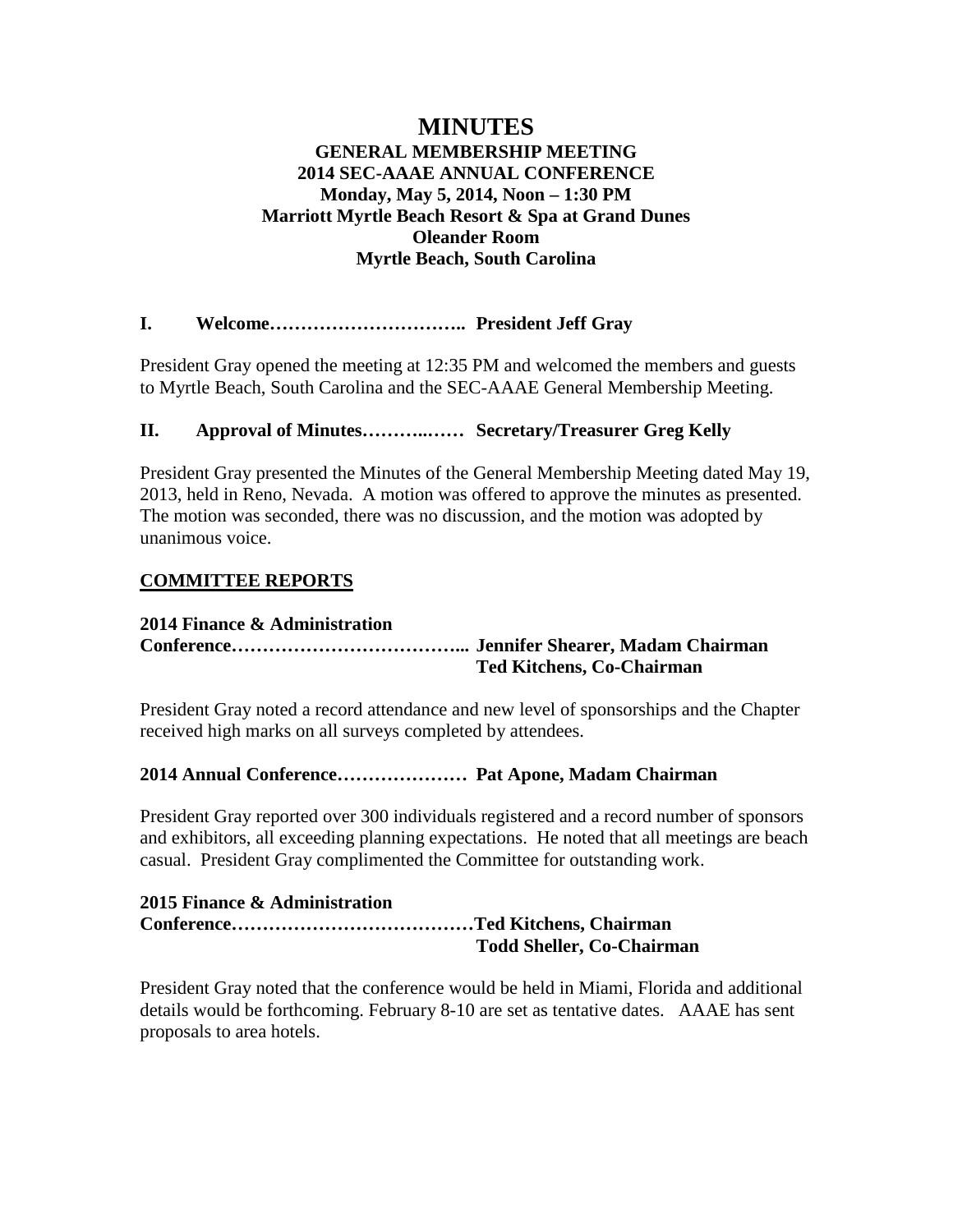## **2015 SEC-AAAE Annual Conference……Kelly Johnson, Madam Chairman**

President Gray reported the Conference would be held in Northwest Arkansas and Chaired by Ms. Kelly Johnson, AAE.

## **2016 SEC-AAAE Annual Conference……David Edwards, Chairman**

President Gray noted the Conference would be held in Greenville, South Carolina and hotel accommodations and Conference planning were underway.

## **2017 SEC-AAAE Annual Conference……Bill Marrison, Chairman**

President Gray reported the Conference would be held in Knoxville, Tennessee at the Holiday Inn World's Fair Park on April 22-24, 2017. Rooms are in the vicinity of \$149 per night.

# **Professional Education Committee……… Mihai Smighelschi, Chairman**

President Gray reported that three (3) individuals were seated for their oral exams at this meeting and all passed.

#### **Student Scholarship & Academic Outreach Committee…………………....... Michael Reisman, Chairman Claudia Holliway, Madam Co-Chairman**

President Gray noted the Chapter awarded 14 scholarships in 2013 and the Internship Program is proving most successful and all budgeted funds for the Program have been expended or committed.

## **Marketing and Communications Committee……………................................ Trevis Gardner, Chairman**

President Gray reported that Twitter has proven to be the most active social media product for the Chapter and Facebook has been turned into a branding page. He encouraged people to contact Mr. Gardner to feed him information for retweeting on Twitter at [gardner@tys.org](mailto:gardner@tys.org) or [sec.aaae@outlook.com.](mailto:sec.aaae@outlook.com).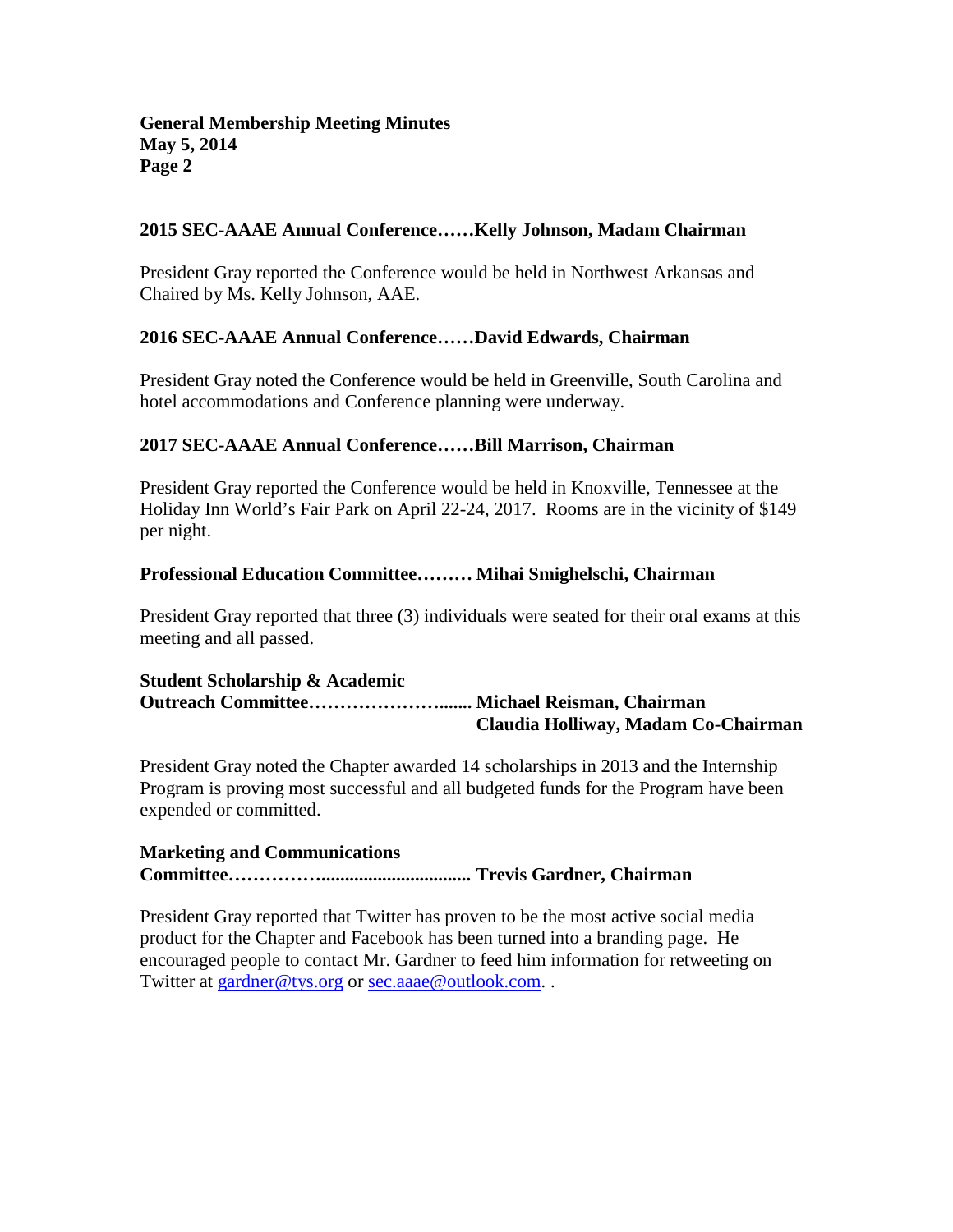## **Corporate Liaison Committee………….... John Walz, Chairman**

President Gray reported the Corporate Committee had completed its awards process and the Awards Luncheon would be held Tuesday, May 6, 2014.

# **Annual Conference Site Selection Committee……………………………….... Claudia Holliway, Madam Chairman**

President Gray noted that a meeting for prospective 2018 conference sites took place during this Conference and Huntsville, Alabama has been selected as the 2018 proposed site. A motion was offered to confirm Huntsville at the 2018 Conference site. The motion received a second, there was no discussion and the motion was adopted by unanimous voice.

# **Ad Hoc Bylaws Review Committee……….Judi Olmstead, Madam Chairman**

President Gray noted the Committee determined no changes to the Bylaws were necessary at this time and that a review of the Bylaws should occur every five years.

# **Ad Hoc Membership Review Committee…Greg Kelly, Chairman**

President Gray noted the committee has recommended future action items that could create an infusion of members for the Chapter.

## **Resolutions & Bylaws……………………..Bob Brammer**

President Gray reported the following Resolutions of Appreciation were offered for the consideration of the General Membership during the course of their meeting on May 5. 2014:

Michael Clow, AAE, Past President Marriott Myrtle Beach Resort & Spa at Grand Dunes City of Myrtle Beach Horry County 2014 Annual Conference Committee Horry County Department of Airports

A motion was presented to approve the Resolutions of Appreciation. The motion received a second, there was no discussion and the motion was adopted by unanimous voice.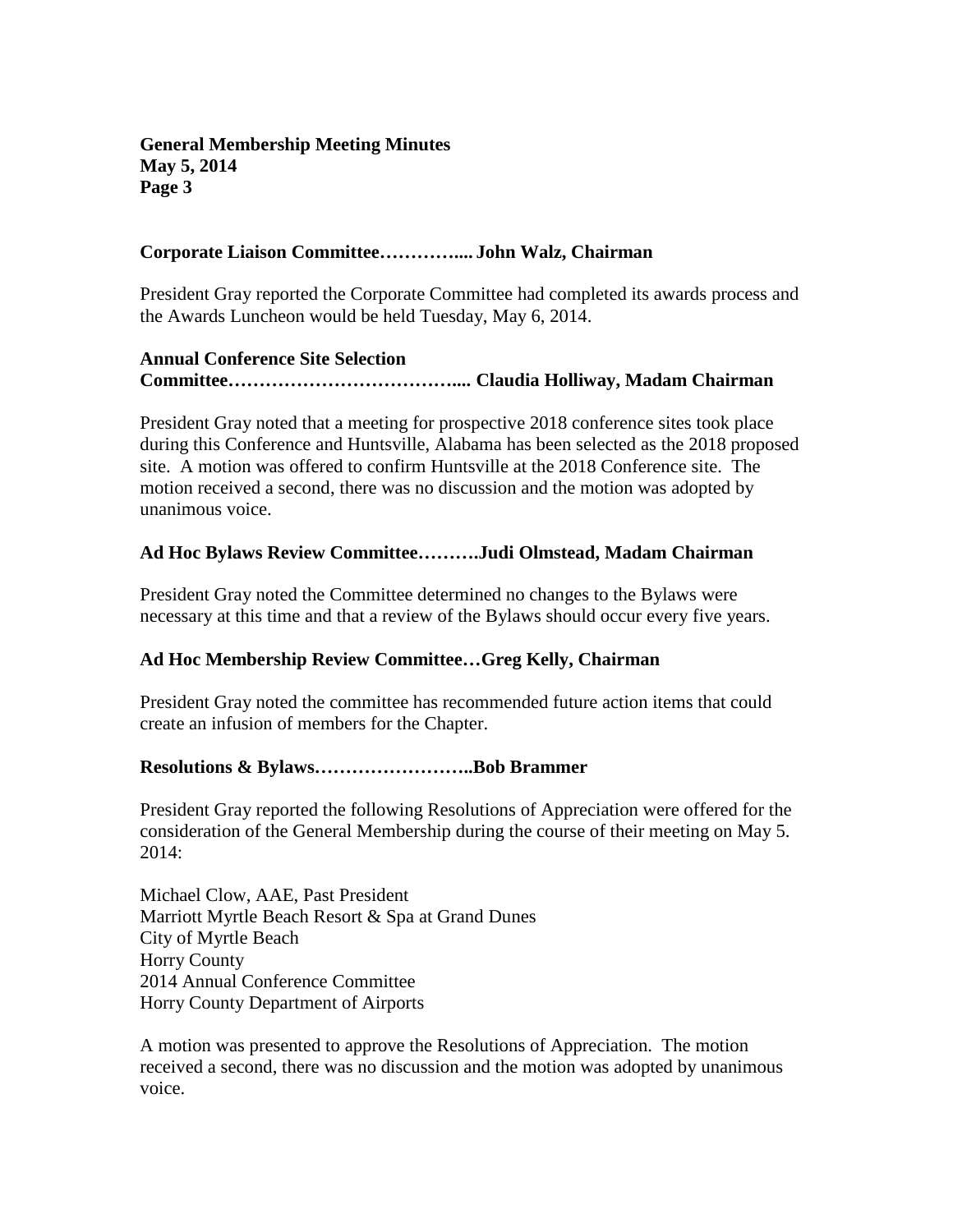## **Nominations Committee…………………..Past President Browne**

Mr. Browne provided the following slate of officers for consideration:

2014-2015 SEC-AAAE Representative on the AAAE Nominating Committee – Kelly L. Johnson, AAE One-Year Term – Chapter Representative on the AAAE Board of Directors – Scott Brockman, AAE Two-Year Term – Chapter Representative on the AAAE Board of Directors – Mike Landguth, AAE SEC-AAAE Past President – Chris Browne, C.M. SEC-AAAE President – Jeff Gray, AAE SEC-AAAE President-Elect – Judi Olmstead, AAE SEC-AAAE Secretary/Treasurer – Greg Kelly, AAE Four-Year Term – SEC-AAAE Board of Directors – Jennifer Shearer, C.M. Four-Year Term – SEC-AAAE Board of Directors, Corporate Representative – David King, Gresham Smith & Partners

President Gray called for nominations from the floor. Hearing none, a motion was received approve the slate. The motion received a second, there was no further discussion and the motion was adopted by unanimous voice.

# **SEC-AAAE and SAMA Educational Foundation, Inc. Policies………………….Jeff Gray**

President Gray presented the following Chapter and SAMA Foundation Policies for reaffirmation:

SAMA Educational Foundation, Inc. Investment Policy SAMA Educational Foundation, Inc. Scholarship Funding and Awards Policy SEC-AAAE Investment Policy SEC-AAAE progression Through the Chairs Policy SEC-AAAE Travel Reimbursement Policy SEC-AAAE Minimum Operating Fund Policy SEC-AAAE Internship Grant Program

A motion was presented for reaffirmation. The motion received a second, there was no discussion and the motion was adopted by unanimous voice.

## **III. Old Business**

There was no old business to report.